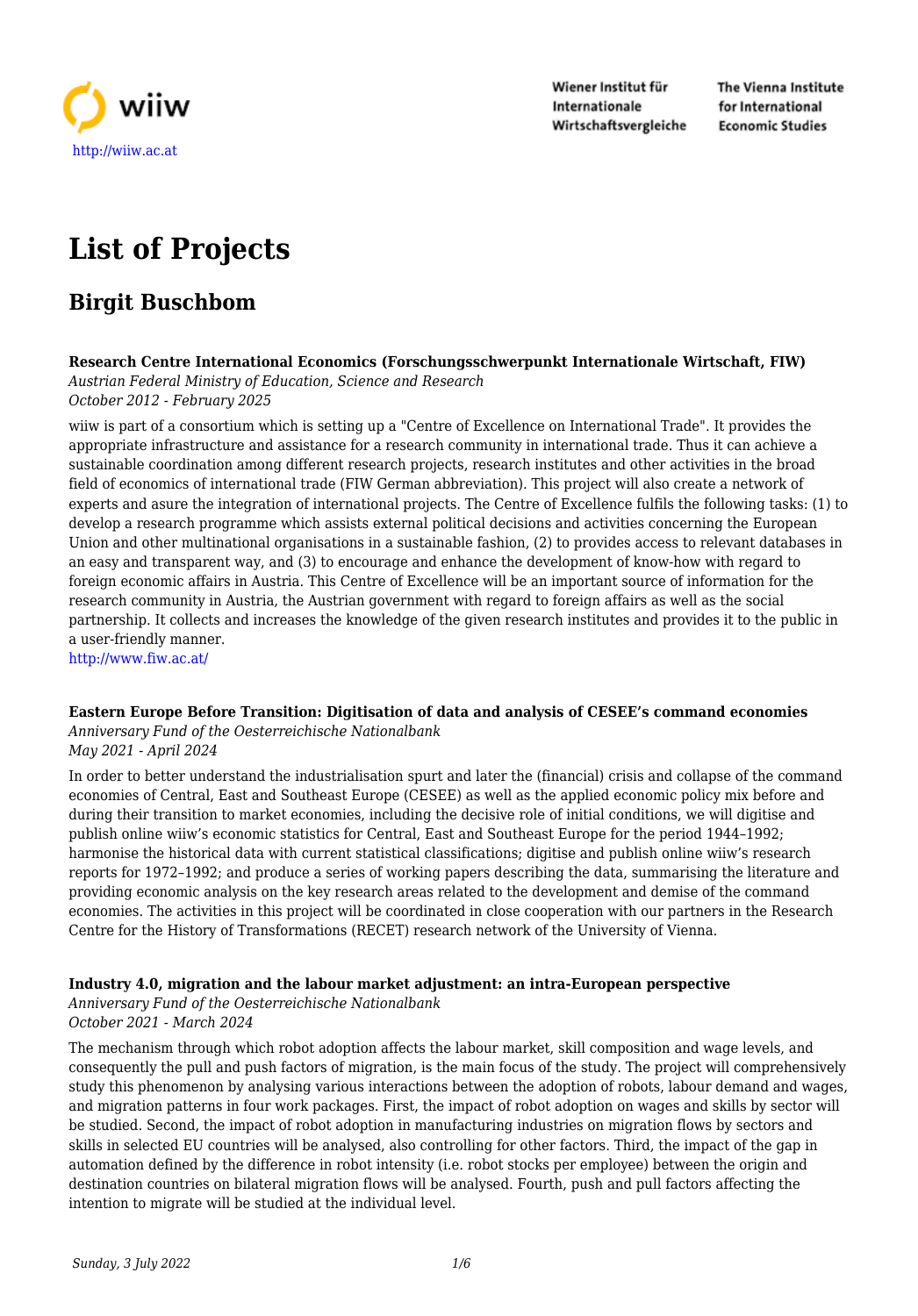#### **Political economy of public debt, growth and interest rates in the context of the Corona crisis**

*Anniversary Fund of the Oesterreichische Nationalbank October 2021 - September 2023*

The macroeconomic consequences of the Corona crisis have triggered an increase in public debt in the EU's Member States. This research project makes two contributions to a better understanding of the implications for economic policy. First, we develop the first quantitative analysis of the literature concerning the effect of public debt on economic growth. Using the statistical and econometric toolbox of meta-analysis and meta-regression analysis, we investigate whether there is evidence for a threshold effect of the public-debt-to-GDP ratio, whereby economic growth could decline significantly if such a threshold is exceeded. Second, the project develops an analysis of government debt against the background of changes in the interest rate environment. Specifically, we analyse the role of the difference between long-term interest rates on government bonds and GDP growth rates for the dynamics of government debt and fiscal policy.

# **Comparative Advantage in the Digital Era: New insights into trade in digital tasks and ICT capital**

*Anniversary Fund of the Oesterreichische Nationalbank*

*March 2021 - February 2023*

Comparative advantage remains one of the basic principles of international trade theory. This also holds true in times of globalisation and digitalisation. Taking into account the existence of international value chains and productivity differences across countries, this project identifies comparative advantages of EU member states in the 'digital endowments', comprising 'digital tasks' and ICT capital. The project provides new insights into countries' position in 'digital trade' and their readiness to master the shift to cyber-physical production systems that characterise the 'digital revolution'. Furthermore, the underlying institutions and policies that shape these comparative advantages are investigated. This way, the analysis of digital comparative advantage provides valuable insights into what actions may be needed in the EU to defend and improve technological leadership in the digital era.

# **Labour market trajectories of refugees and other migrants**

*Anniversary Fund of the Oesterreichische Nationalbank January 2021 - December 2022*

In view of the large influx of refugees into Austria between 2014 and 2016 and the substantial socio-cultural and economic integration challenges this poses, the project analyses some particular aspects of labour market integration of refugees in Austria. It uses two unique longitudinal databases which provide information on refugee integration over time, namely a newly constructed database provided by Statistics Austria ('Register-based Labour Market data') for the period 2015-2021 as well as five successive survey rounds among refugees in Austria (FIMAS) which have been conducted over the period 2016-2022. It sheds light on refugees' job stability and mobility across different labour market statuses, their home-to-host country occupational trajectories and associated status losses and gains, the impact of public integration programmes on the likelihood of finding employment, and the role of specific stressors and resilience factors for refugees' mental health.

# **The EU and Global Production Networks: The Length of Key Value Chains, Trends and Underlying Drivers**

*Joint Research Centre (JRC) January 2021 - June 2022*

The world economy as we know it today is the result of developments that started in the 1970s. Growing trade volumes, increasingly sophisticated global value chains (GVCs), and rising levels of foreign direct investment characterize the evolution of the global economy over the last 50 years. Against this background, the proposed project will study the emergence of global value chains and their determinants over time. The project has three main objectives: First, to investigate if global value chains grow or decrease over time, and which GVCs show the strongest expansion or contractions, and measure the length of these value chains; Second, to identify strategic value chains and strategic sectors and trade partners of the European Union within these global value chains; Third, to explain the observed trends in global value chains in terms of the drivers of these changes. The analysis of the project will be based on input-output data and indicators from social networks analysis.

# **Export bonus: Significance and performance of Austrian exporters**

*Austrian Ministry for Digital and Economic Affairs October 2021 - April 2022*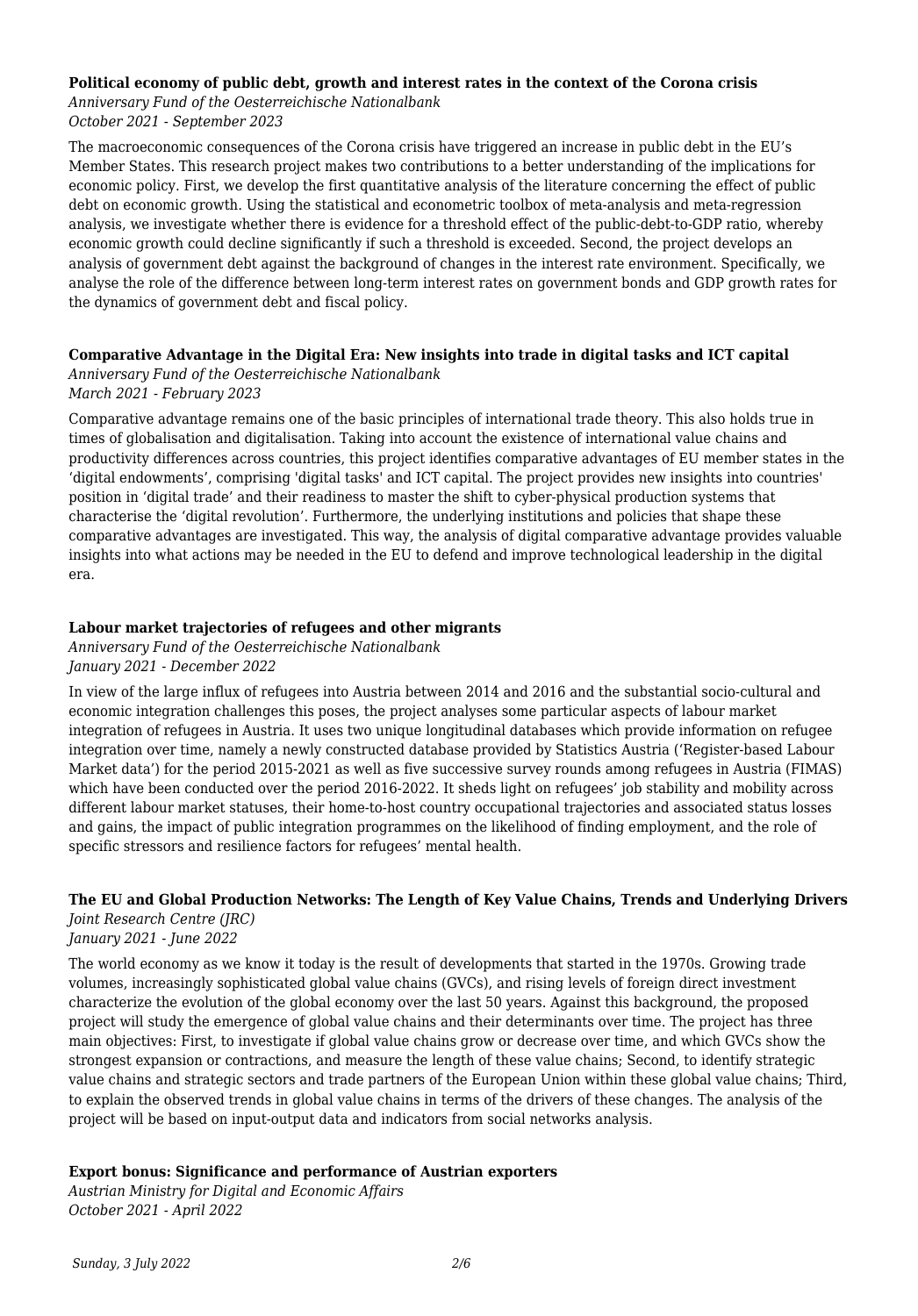In view of the importance of the export economy for Austria, in 2009 the Ministry of Economics commissioned that examined the characteristics (e.g. size distributions, productivity) of export enterprises. Due to the already long time horizon since the study has been undertaken - the data used in the study goes back to 2006 – the results are now outdated and it is no longer possible to use them without a certain degree of caution. However, the present study project will not only update these results, it is also intended to provide scope for expanding the factors considered (e.g. including R&D performance, ownership dimension). In addition, the methods used should also be brought up to date and additional data will be included.

# **The Effect of Digitisation on Work in Europe**

#### *Anniversary Fund of the Oesterreichische Nationalbank April 2020 - March 2022*

The project analyses digitisation and its impact on work from two different perspectives. On the one hand, it not only sheds light on regional digitisation patterns but also examines the effect of digitisation on employment in EU countries at the NUTS-2 level. Methodologically, it goes beyond standard approaches applied in the empirical literature and provides novel insights into regional and industry spillovers as well as non-linearities in the employment effects of digitisation. On the other hand, it explores the effects of digitisation on workers' well-being. It takes an integrated approach and simultaneously determines both positive and negative psychological effects of ICT use, as captured by work engagement and burnout, respectively. It also sheds light on the role of other (job and/or personal) characteristics in either reinforcing or mitigating the positive or negative effects of ICT use on workers' psychological well-being.

# **Determinants and Effects of Foreign Direct Investments in Austria: New Insights from Microdata**

*Austrian Ministry for Digital and Economic Affairs October 2021 - February 2022*

Foreign direct investment (FDI) will play an essential role in the recovery from the Corona crisis and the transformation towards a climate-neutral economy: Economists agree that global climate targets will not be achievable without a substantial increase in FDI flows. On the other hand, there is also growing concern about possible negative effects of FDI, especially in the case of takeovers of Austrian companies by foreign investors. Based on data at the transaction or company level, questions of the causes and effects of FDI in Austria are to be examined. To this end, the study will first estimate or describe the significance of the determinants of FDI commonly found in the literature for those in Austria. In a second part, the effects of these foreign investments for Austria as a business location will be quantitatively examined in terms of variables such as jobs, productivity, innovation, diversity or R&D activities.

# **Austria's Import Relations: Dependency Analysis**

*Austrian Ministry for Digital and Economic Affairs December 2021 - February 2022*

Austria's dependencies on imports are analysed at the detailed product level based on UN Comtrade and EU COMEXT data. The analysis of imports is carried out according to the number of partner countries, the respective shares of partner countries in the imports of individual products as well as according to turnover frequency. Products with high import dependency are identified.

# **The production side of 'digitalisation' and its impacts**

*Anniversary Fund of the Oesterreichische Nationalbank September 2019 - October 2021*

The project comprises four main tasks linking the production and use side of the digital sector. In the first task the production and supply side of the ICT goods and services sectors is studied. An overview of the ICT industry across countries is provided based on various data sources at the industry and firm level. Determinants of ICT industries' performance and drivers of investment by ICT superstars across the European Union and the globe are analysed. The second task then focuses on the patterns of trade of ICT goods and services linking the supply side of the digital sector to its demand. Furthermore, the impact of technical regulations and standards embedded within Technical Barriers to Trade (TBT) on patterns of trade flows of ICT goods are analysed. Task three focuses on the investment in ICT capital assets and building up of an ICT capital stock across countries and industries. Gross capital formation and capital stocks in different asset types and their contribution to employment and value added growth will be studied. The fourth task is devoted to the role of patenting in productivity and market share of firms active in the global ICT sectors. Finally, in the last part of task we study whether and how ICT driven technical change impacts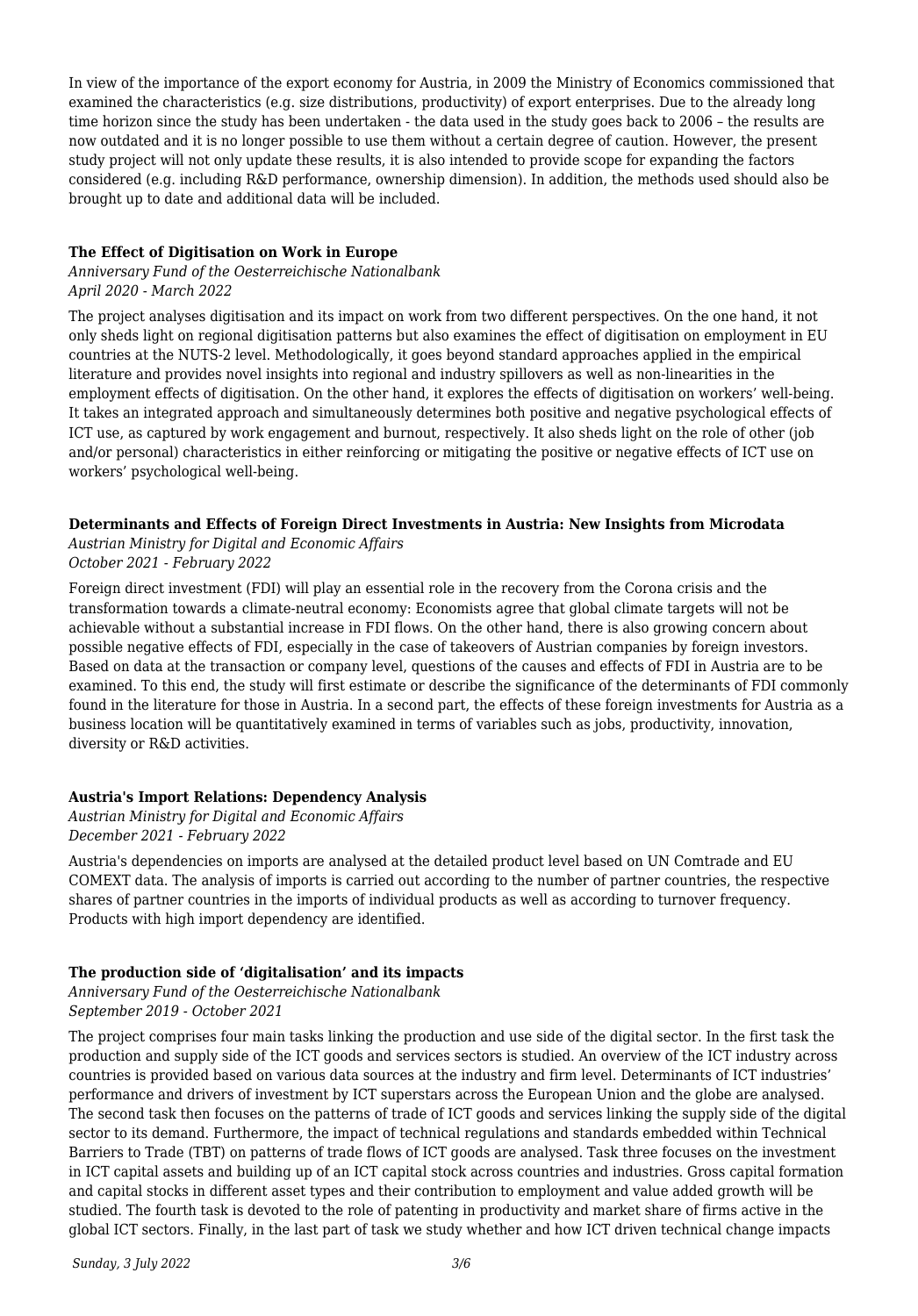on structure of labour demand by various groupings.

#### **New Insights into the Relationship Between Taxation and Trade**

*Anniversary Fund of the Oesterreichische Nationalbank May 2020 - September 2021*

This project deals with two questions from the fields of taxation and international trade. The first one revisits the relationship between labour taxation and international trade, focusing on the role of domestic labour value added. The second one refers to the relationship between corporate taxes and international trade, focusing on the role of the multinational enterprises. The project also assesses whether the decline in labour and corporate taxes from the past decades has contributed to the expansion of international trade. The research project uses industry level data, for EU and OECD countries, and Two Stage Least Squares estimator, to account for potential endogeneity. The project contributes to the recent policy discussion on fiscal devaluation, and the ongoing policy debate on the global minimum corporate income tax.

# **Connectivity and interactions between global value chains and foreign direct investment networks**

*Anniversary Fund of the Oesterreichische Nationalbank May 2020 - July 2021*

The research project used a mix of panel data econometric modelling and innovative complex network analysis techniques to study the topological properties, dynamics and interactions between the global value chain and the global foreign direct investment networks at aggregate and sectoral levels. The project analysed the mutual impacts between FDI and GVC participation, analysed the relative importance of countries and sectors from the perspective of multilateral connectivity and relatedness between sectors in general, as well as zoomed in on the digital cluster and economic integration and connectivity dynamics involving the EU and the CESEE countries in policy-oriented case studies. Inter alia the project expanded the country and time coverage of the world input-output database.

# **Analysis of value chains in the Western Balkans economies - Enriching potential for regional cooperation in priority areas**

*Joint Research Centre (JRC) January 2021 - May 2021*

The overall objective of this project was to provide guidance, methodological support and capacity building in smart specialisation processes in the Western Balkans economies. One goal of the support to smart specialisation in the region was to identify promising industrial areas (domains) for the Western Balkan economies with higher valueadded as well as to analyse and identify possibilities for wider cooperation in the South-East Europe in these identified areas. The analysis of value chains in the Western Balkans (WB) was expected to deliver an advanced contextual overview of the competitive position of the present and potential smart specialisation priority domains, and to identify opportunities for upgrading the position of the whole region and individual economies in European and global value chains; finding new market niches and areas of economic cooperation.

# **Migration from Africa, Middle East and EU Eastern Partnership countries towards the EU-27: Challenges and prospects ahead**

#### *Anniversary Fund of the Oesterreichische Nationalbank January 2019 - March 2021*

Over the last three decades the fall of the Berlin wall and EU enlargement towards the East have been important events which have further nurtured intra EU mobility. Nevertheless, in the coming decade the mobility to the EU will be dominated by another corridor which is directed from South - Africa, Middle East and EU neighbouring countries (AME) - to the North (the EU). The mobility from AME to the EU can be seen as both supply and demand driven. It is supply driven because of underdevelopment of AME with respect to the EU, wars, political and social instability which have afflicted AME regions, but also the impact of climate change and massive displacements of populations especially on the African continent due to hazardous weather conditions. It is demand driven because EU countries are undergoing a strong decline in working age population and will increasingly depend on workers from abroad – including AME countries. As a consequence, there is a great need to better understand potential mobility from AME to the EU, identify its main drivers and what could be the role of migration governance in this context. This project sheds light on determinants of AME-EU mobility, likely future scenarios and on some of the policy challenges.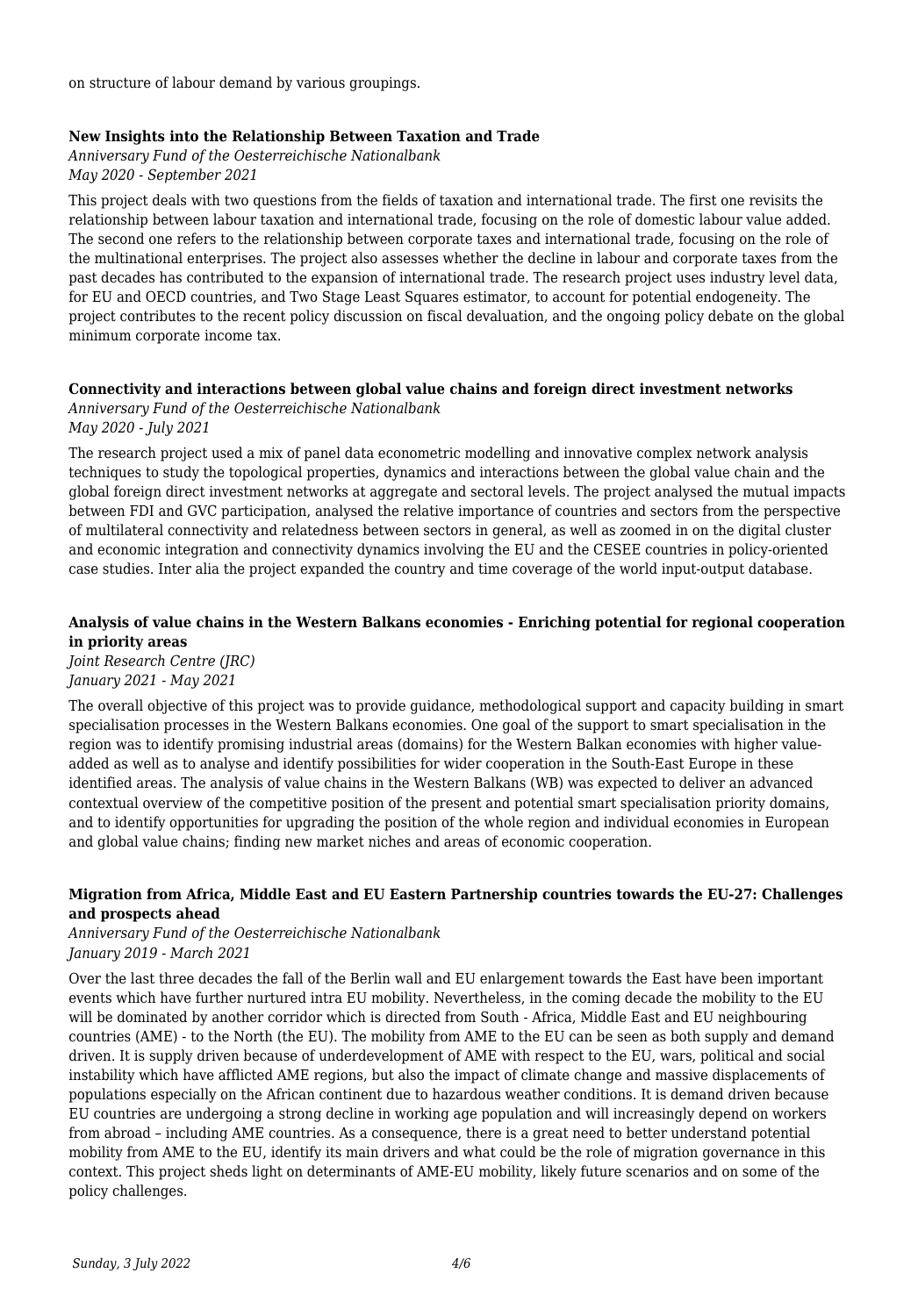### **Quality of goods imports: Which role for non-tariff measures?**

*Anniversary Fund of the Oesterreichische Nationalbank January 2019 - December 2020*

One major feature of non-tariff measures (NTMs) is their opacity and complexity of their effects. Regulative standards embedded within NTMs might cause significant trade frictions, while some could stimulate trade due to positive externalities. When NTMs become very trade restrictive and discriminatory, trade disputes may arise. Specifically, when technical NTMs are not improving the quality of the imported product but mostly act as an unnecessary obstacle to trade, the implications of those NTMs might be regarded as protectionism. The study will provide information for trade policy makers to have a better understanding of the current stocks of technical barriers to trade (TBT) and Sanitary and Phytosanitary (SPS) measures and their effects with a focus on quality. In fact, by knowing how these trade policy measures affect quality differently from price and quantity of trade, the study will provide insights on motives behind their implementation.

#### **MAP REA trade pillar diagnostic report**

*Central European Free Trade Agreement (CEFTA) October 2020 - December 2020*

The main objective of the research was to support the CEFTA Secretariat to prepare a diagnostic report to analyse the progress and conduct an evaluation of results related to the Multi-annual Action Plan for a Regional Economic Area (MAP REA) in the Western Balkans. The consultancy aimed to provide a fully informed diagnostics of measures along of the trade pillar and their corresponding activities, as well as proposals for an economic development agenda beyond MAP REA. The overall objective of the Action Grant programme was to contribute to enhancing competitiveness of the CEFTA parties by supporting regional economic integration as envisaged in the MAP REA and CEFTA.

#### **Importance of Services Trade for the EU Economy and the Impact of Brexit**

*Anniversary Fund of the Oesterreichische Nationalbank January 2019 - September 2020*

Services are a key sector of the global economy, accounting for the bulk of GDP in most countries and for a significant share of global trade. The long history of economic integration created close ties between the UK and rest of the EU that are not so easy to disentangle. In order to estimate the potential costs of Brexit it is important to better understand the interdependency of the EU members' economies with respect to services trade as a rise in services trade cost post-Brexit would impact not only the UK services firms, but also services suppliers and manufacturing producers in the EU. It is likely that some trade diversion will take place both in the UK and the EU, resulting in reallocation of resources to less efficient firms and negative welfare effects. In our study we explored in detail the linkages between the UK and EU-27 economies with respect to services sectors and estimate possible effects of Brexit for both the UK and the remaining EU members.

#### **Support the RCC Secretariat to prepare a diagnostic report to analyse the progress and conduct an evaluation of results related to the Multi-annual Action Plan for a Regional Economic Area (MAP REA) in the Western Balkans**

*Regional Cooperation Council (RCC) March 2020 - July 2020*

The purpose of the consultancy was to support RCC Secretariat in assessing the results within the Multi-annual Action Plan for a Regional Economic Area (MAP REA) components, namely Investment, Mobility and Digital Integration. The consultancy aimed to provide a fully informed diagnostics of measures along each of the respective components and their corresponding activities, as well as proposals for an economic development agenda beyond MAP REA.

# **Effects, opportunity costs and spillovers of EU Cohesion Policy**

*Anniversary Fund of the Oesterreichische Nationalbank September 2018 - June 2020*

This project aimed at contributing to the discussion on the future, post-2020 EU Cohesion Policy (CP). In the past, CP has been the main tool to promote growth and convergence across the EU, thus having positive direct effects on the net recipient countries and also indirect ones on the net payer countries. Still, there is a never-ending debate on the rationale of CP, partly in favour of it, partly doubting its usefulness. The 2021-2027 EU budget funds to be